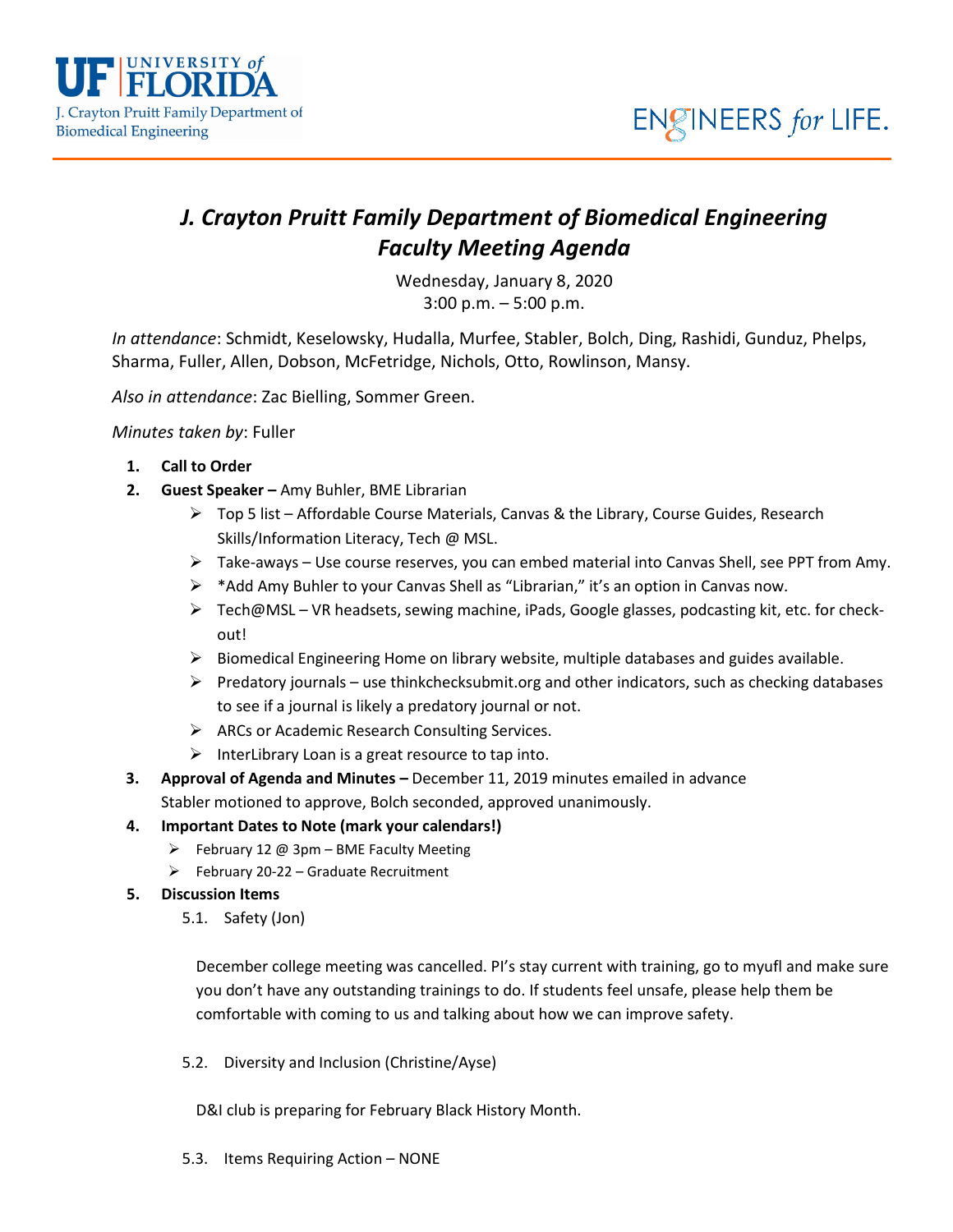



#### 5.4. Department and COE Updates and Discussion Items

5.4.1. Faculty/personnel updates (Christine)

Email was sent out, please talk with Christine if you have any questions.

5.4.2. Affiliate engagement/events (Christine)

We've received input that some affiliates want to be more engaged in general. General feeling from faculty is that what we're currently doing is fine.

5.4.3. Faculty search update (Christine/Greg)

Greg Hudalla gave an update on the candidates who have visited and will visit our department.

5.4.4. ABET collection in spring (Kyle)

If you received an individual email from Kyle Allen you will be collecting ABET data.

5.4.5. Revisit: Food @ oral examinations (Christine)

Perspective from college is that the oral examination should be an examination, and there should not be expectations for the students to provide the food at the meetings. Suggestion: have the food after the examination to separate the two issues.

Motion to adopt Chemical Engineering wording by Dobson, seconded by Murfee. 8 voted to approve, 4 against, and 4 abstained. Motion did not pass. Christine will circulate the Chemical Engineering wording. Motion to table this item by Allen, Dobson seconded the motion, unanimously approved.

#### 5.4.6. Administrative & fiscal updates (Zac)

Before winter break, Victor sent an email about looking at software listings. Many people are buying software licenses directly, such as GraphPad, and the department could buy it for you at a discounted rate.

5.5. Student Org Updates (All)

GSC update – the GSC cell culture workshop is starting tonight. Please give feedback if you have students involved in this.

**6. New Items (all)**